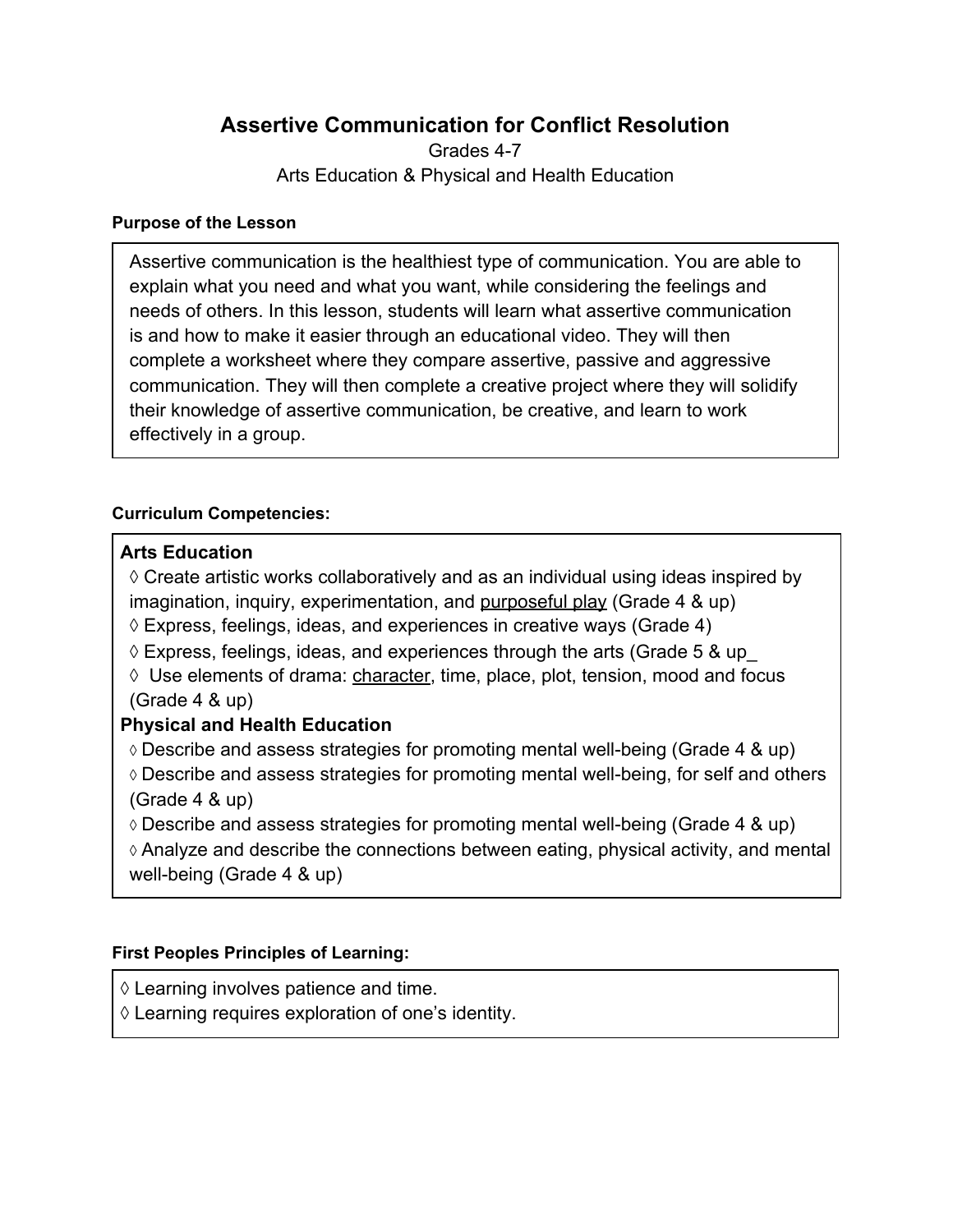#### **Videos**

#### **Video 1: [Communicate Assertively](https://www.youtube.com/watch?v=AJ-e5Q4vhsk)**

#### **Guiding Questions**

◊ What are the 3 types of communication?

◊ What is assertive communication?

◊ What is passive communication?

◊ What is aggressive communication?

**Video 2: [Assertive Communication](https://www.youtube.com/watch?v=vlwmfiCb-vc)** 

#### **Guiding Questions:**

◊ What are some examples of when we would need to use assertive communication?

◊ What is the difference between being assertive and being aggressive?

◊ What possible benefits do you see of assertive communication?

◊ What does the video say about what makes learning to use assertive communication easier?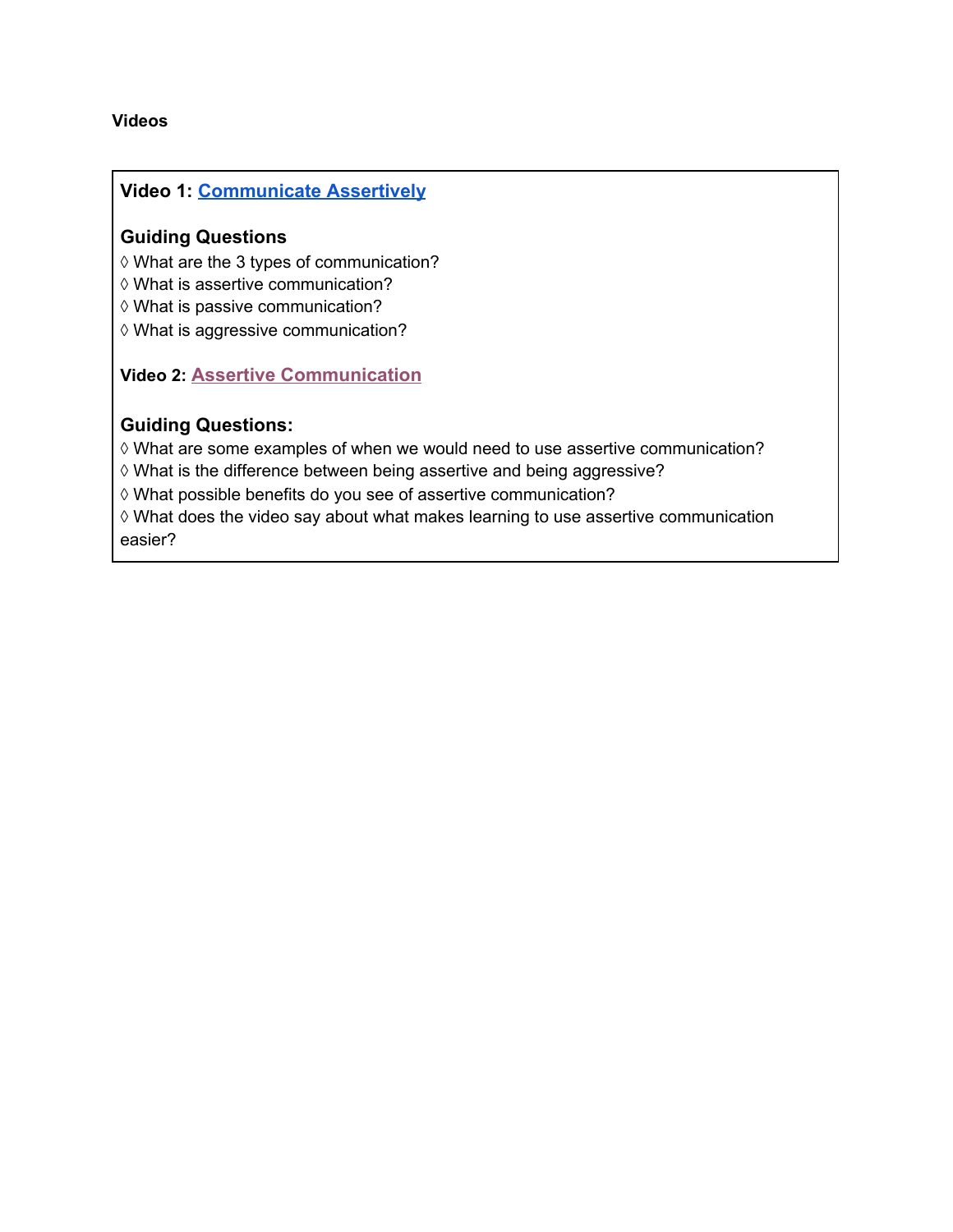### **Step-by-Step Lesson Plan**

**Preparation:** Print off the Assertive Communication Worksheet.

1. Watch Video 1 "Communicating Assertively". Find in **[HERE](https://www.youtube.com/watch?v=AJ-e5Q4vhsk). Pause the video and use the Guiding Questions to spark discussion.** 

2**.** Watch Video 2 "Assertive Communication." Find in **[HERE.](https://www.youtube.com/watch?v=vlwmfiCb-vc) Pause the video and use the Guiding Questions to spark discussion.** 

3. Use the worksheet below to go over the difference between assertive, aggressive, and passive communication. Before having students fill out the sections with examples, go over some possible scenarios where they could use assertive communication. Talk about how assertive communication can help in conflict situations.

Possible scenarios:

- Your teacher is giving you too much work and you feel like you can't keep up.
- Your friend never responds the way you want them to when you are feeling sad.
- Your parent(s) or caregiver doesn't give you any privacy when you are hanging out with your friend.
- Your sibling isn't giving you personal space and spies on you and your friends.
- A friend asks you to do their homework for them, and this makes you uncomfortable.

4. **Follow-up Activity:** This activity follows the curriculum of Arts Education. Students will be put into groups of 2. They will write and perform a short theatre skit about assertive communication. They will pick 2 conflict situations and act out scenarios that represent how the scenarios would play out using aggressive, passive, or assertive communication. give them freedom to be creative.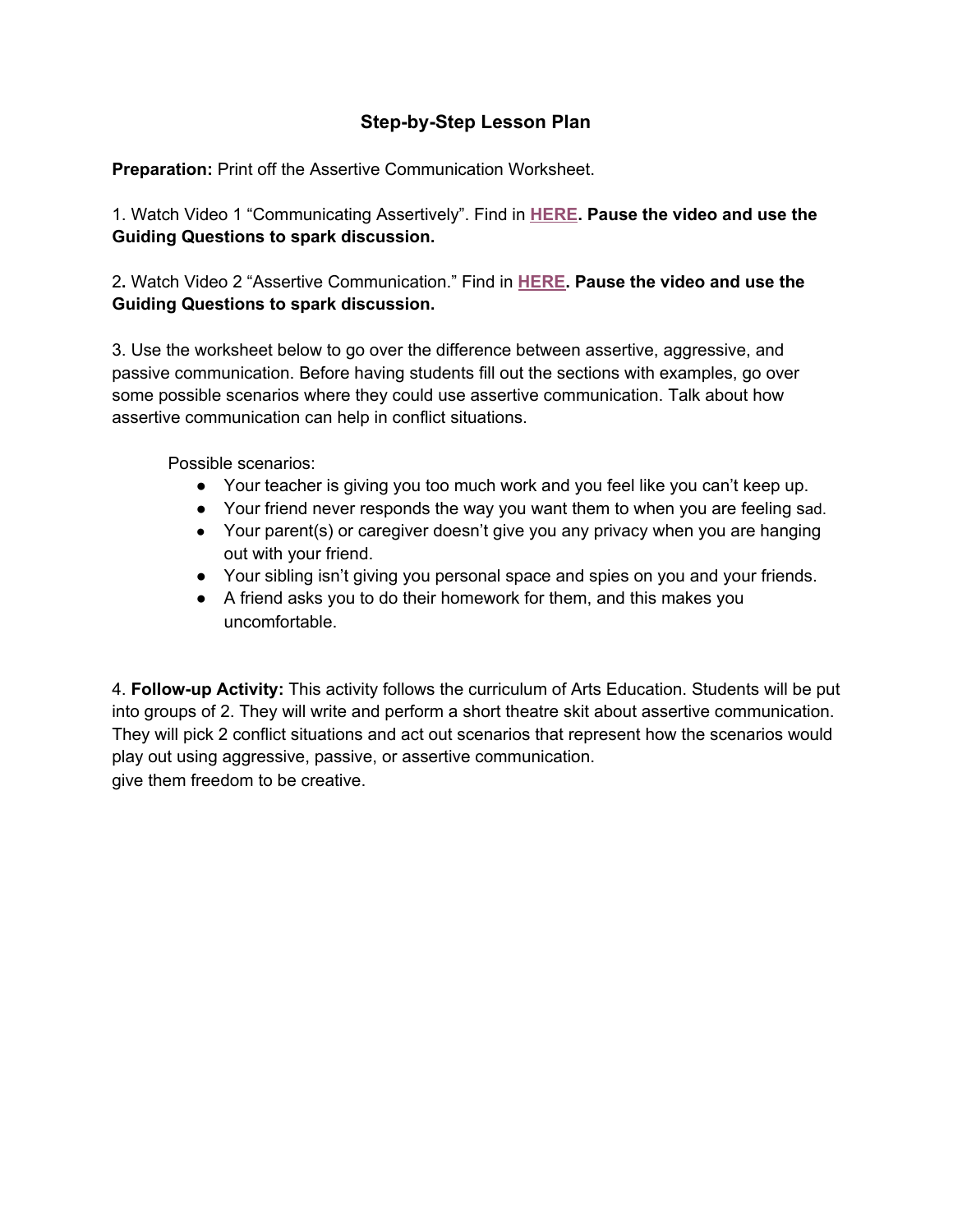### **Assertive Communication Worksheet**

Use this worksheet to learn the difference between passive, aggressive, and assertive communication. Complete the descriptions of the types of communication and give examples by drawing a situation.

**\_\_\_\_\_\_\_\_\_\_\_\_\_\_\_\_\_\_\_\_\_\_\_\_\_\_\_\_\_\_\_\_\_\_\_\_\_\_\_\_\_\_\_\_\_\_\_\_\_\_\_\_\_\_\_\_\_\_\_\_\_\_\_\_\_\_\_\_\_\_ \_\_\_\_\_\_\_\_\_\_\_\_\_\_\_\_\_\_\_\_\_\_\_\_\_\_\_\_\_\_\_\_\_\_\_\_\_\_\_\_\_\_\_\_\_\_\_\_\_\_\_\_\_\_\_\_\_\_\_\_\_\_\_\_\_\_\_\_\_\_ \_\_\_\_\_\_\_\_\_\_\_\_\_\_\_\_\_\_\_\_\_\_\_\_\_\_\_\_\_\_\_\_\_\_\_\_\_\_\_\_\_\_\_\_\_\_\_\_\_\_\_\_\_\_\_\_\_\_\_\_\_\_\_\_\_\_\_\_\_\_** 

**\_\_\_\_\_\_\_\_\_\_\_\_\_\_\_\_\_\_\_\_\_\_\_\_\_\_\_\_\_\_\_\_\_\_\_\_\_\_\_\_\_\_\_\_\_\_\_\_\_\_\_\_\_\_\_\_\_\_\_\_\_\_\_\_\_\_\_\_\_\_ \_\_\_\_\_\_\_\_\_\_\_\_\_\_\_\_\_\_\_\_\_\_\_\_\_\_\_\_\_\_\_\_\_\_\_\_\_\_\_\_\_\_\_\_\_\_\_\_\_\_\_\_\_\_\_\_\_\_\_\_\_\_\_\_\_\_\_\_\_\_ \_\_\_\_\_\_\_\_\_\_\_\_\_\_\_\_\_\_\_\_\_\_\_\_\_\_\_\_\_\_\_\_\_\_\_\_\_\_\_\_\_\_\_\_\_\_\_\_\_\_\_\_\_\_\_\_\_\_\_\_\_\_\_\_\_\_\_\_\_\_** 

#### **Passive Communication**

**What is it?** 

**Draw an example of a situation where a character is using passive communication. Use speech bubbles like it is a comic.** 

**Aggressive Communication** 

**What is it?**